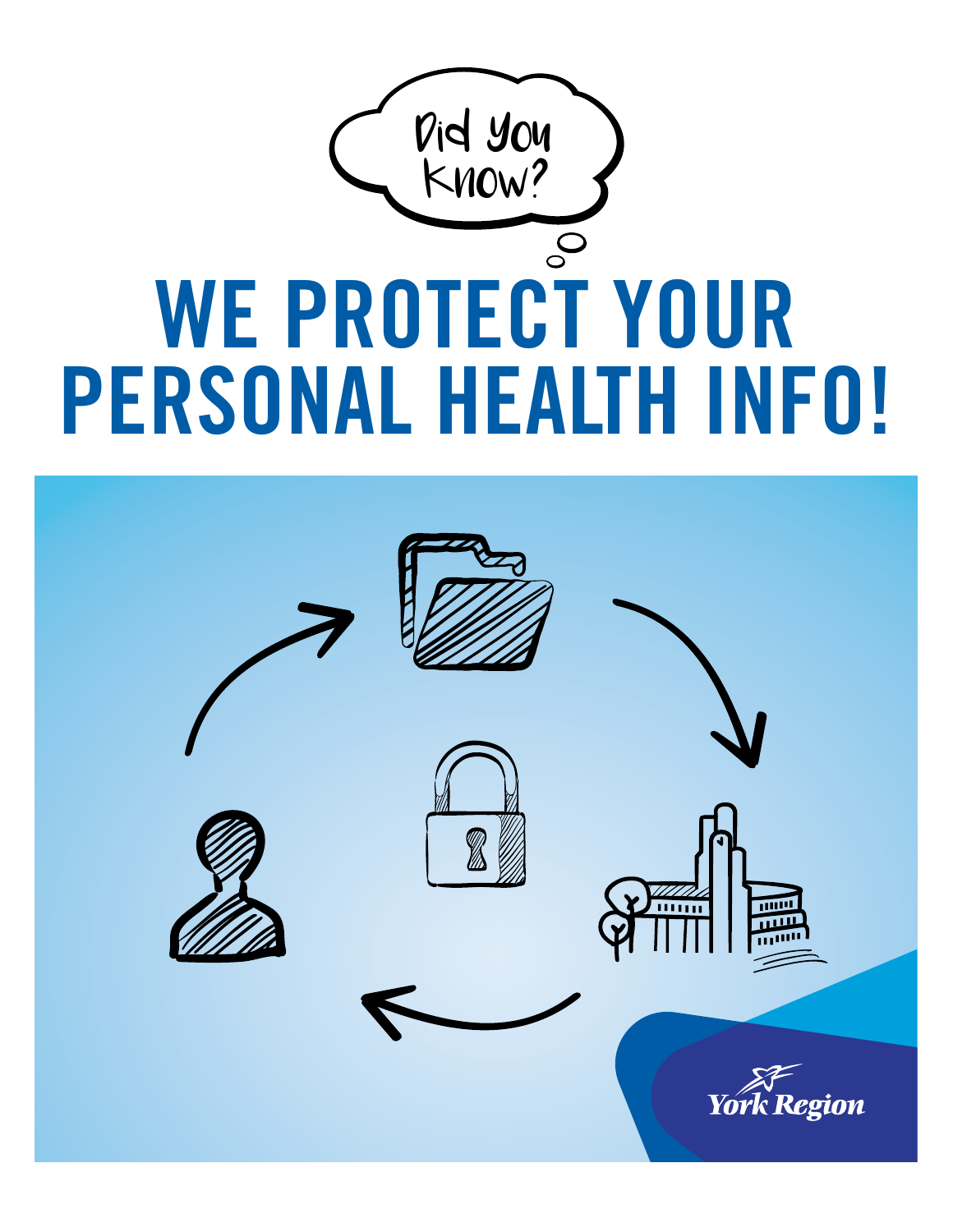## PRIVACY AND PERSONAL HEALTH INFORMATION



### PRIVACY AND INFORMATION PRACTICES

Protecting the privacy of personal health information (PHI) is an essential part of our commitment to quality service and health care. PHI is identifying information about an individual that relates to his/her health.

York Region's Community and Health Services Department is dedicated to collecting, using and disclosing personal health information responsibly. We comply with the *Personal Health Information Protection Act (PHIPA)*, *2004, the Municipal Freedom of Information and Protection of Privacy Act*, and all other applicable laws.

### PROTECTION OF INFORMATION:

The Community and Health Services Department is committed to protecting the privacy and security of the resident's PHI. We employ physical, administrative, and technical safeguards to protect PHI against theft, loss, and unauthorized access, use, and disclosure. Access to PHI is restricted to staff requiring the information to perform their duties.

Staff are aware of the sensitive nature of PHI and are trained on an annual basis on appropriate use, disclosure and protection.

The Community and Health Services Department will notify residents immediately if their PHI has been stolen, lost, misplaced, or accessed by unauthorized persons.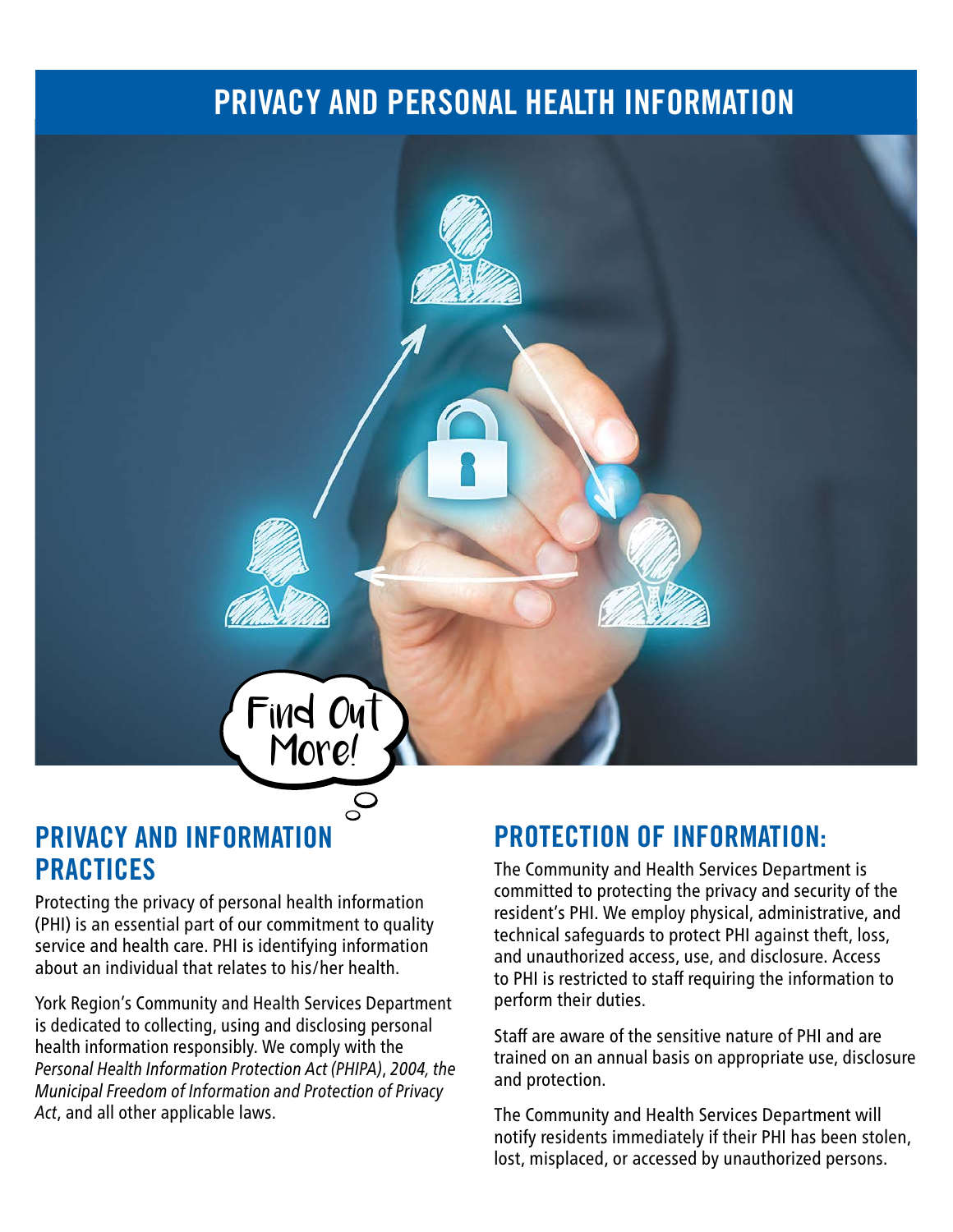

## **CONSENT**

PHI is only collected, used or disclosed with consent or as required or permitted by law.



## **USE**

Staff may view, handle or deal with PHI in accordance with their job duties, to facilitate the provision of health care, social supports, and to improve programs and services.



## **COLLECTION** OF INFORMATION

PHI is collected primarily for the provision of health care and social supports. PHI is collected directly from clients, or those appointed to act on their behalf. We may also collect PHI about a client from other sources if consent has been obtained or if the law permits or requires the collection.



# **DISCLOSURE**

PHI will not be disclosed without consent unless it is permitted by law.